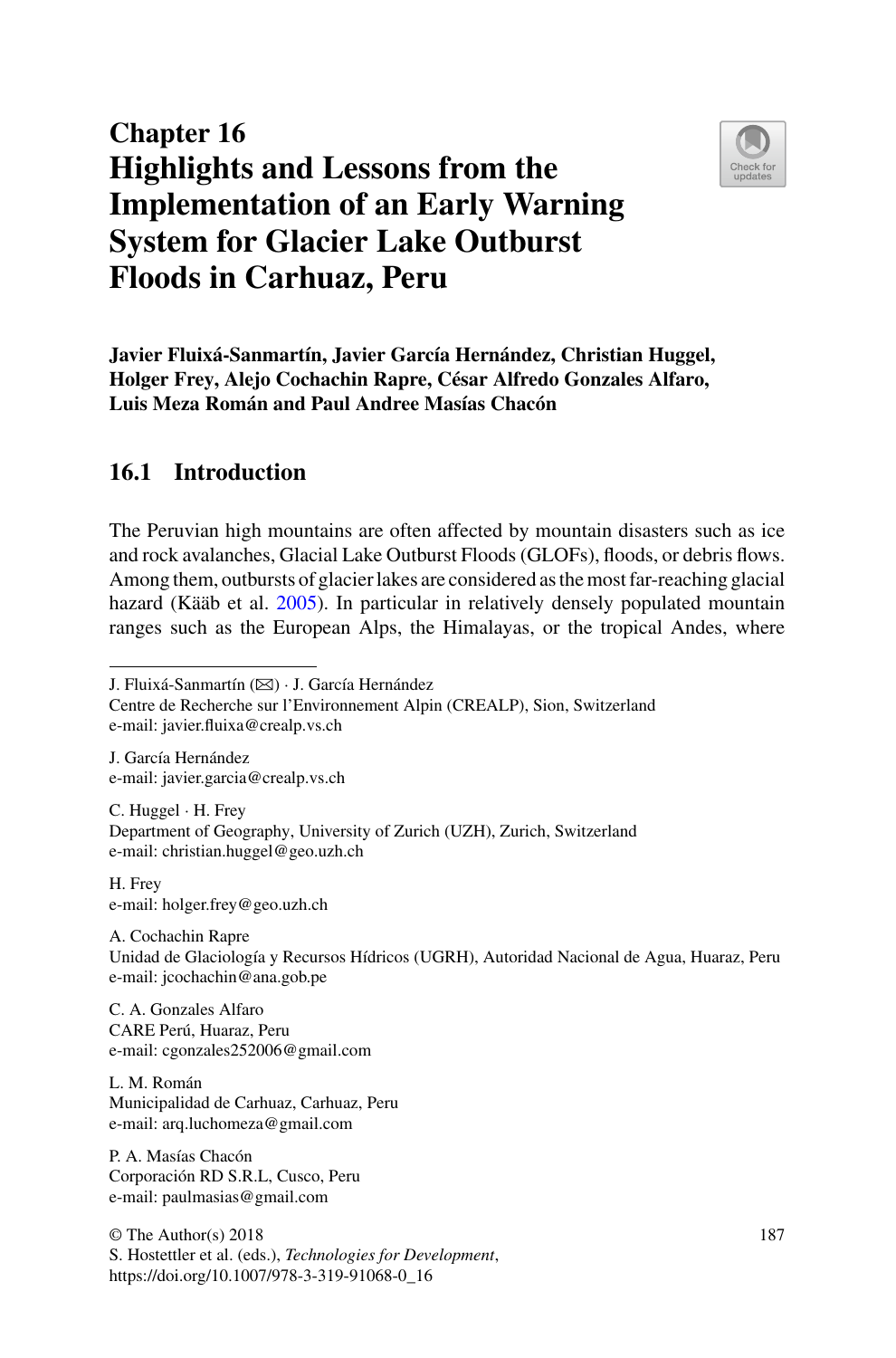infrastructure and settlements are located within the range of potential GLOFs, the risk emanating from glacier lakes has to be addressed.

As a major element of an integrated risk management strategy, Early Warning Systems (EWSs) represent a viable and promising nonstructural tool for mitigating climate change-related risks (Bulmer and Farquhar [2010;](#page-11-0) Huggel et al. [2010\)](#page-12-1). It prevents loss of life and reduces the economic and material impact of disasters. To be effective, EWS needs to actively involve the communities at risk, facilitate public education and awareness of risks, effectively disseminate messages and warnings, and ensure there is constant state of preparedness (ISDR [2006\)](#page-12-2).

Four main interlinked elements of an EWS can be identified (ISDR [2006\)](#page-12-2): (i) Risk Knowledge through the collection and analysis of data concerning hazards and vulnerabilities, evacuation routes, etc.; (ii) Monitoring and Warning Service, at the core of the system, for predicting and forecasting hazards, and for continuously monitoring hazard parameters, which is essential to the generation of accurate warnings in a timely fashion; (iii) Dissemination and Communication, for warnings must reach those at risk using predefined national, regional, and community appropriate communication systems; and (iv) Response Capability where education and preparedness programs play a key role.

EWSs in high-mountain contexts are highly complex systems (Frey et al. [2014;](#page-12-3) Schneider et al. [2014\)](#page-12-4). On the one hand, they have to include monitoring sensors and a communication network for data and voice. On the other hand, they have to establish clear procedures, define institutional responsibilities and response measures, and most importantly involve local stakeholders to ensure that adequate actions are taken according to different warning levels.

In this paper, the main features of the EWS implemented in the Carhuaz region and the relevant lessons learned from the project are presented.

## **16.2 Study Region**

The Cordillera Blanca, in the tropical Andes of Peru (Fig. [16.1\)](#page-2-0), supplies water to many towns and cities located in the valley of the Callejon de Huaylas. It is however also a source of hazards due to the occurrence of ice and rock avalanches, and ensuing GLOFs which have been historically threatening the population of this area (Carey et al. [2012\)](#page-11-1). More recently, in April 2010, an overflow of the glacial lake "Laguna 513" (Huaraz, Ancash) was caused by the impact of an avalanche of rock and ice, which in turn triggered a flood wave that transformed into a debris flow that impacted downstream areas reaching the city of Carhuaz. Fortunately, nobody was seriously injured, but damage to property was considerable.

This mountain range has a glacier coverage of more than  $500 \text{ km}^2$  (Racoviteanu et al. [2008\)](#page-12-5), which accounts for about 25% of the world's tropical glaciers. The glacial lake "Laguna 513" (4428 m a.s.l., 9° 12′ 45″S, 77° 33′ 00″W) formation started in the early 1970s by filling a basin that was uncovered by the shrinking Glacier 513, and several smaller lake outbursts took place in the 1980s. In the early 1990s, the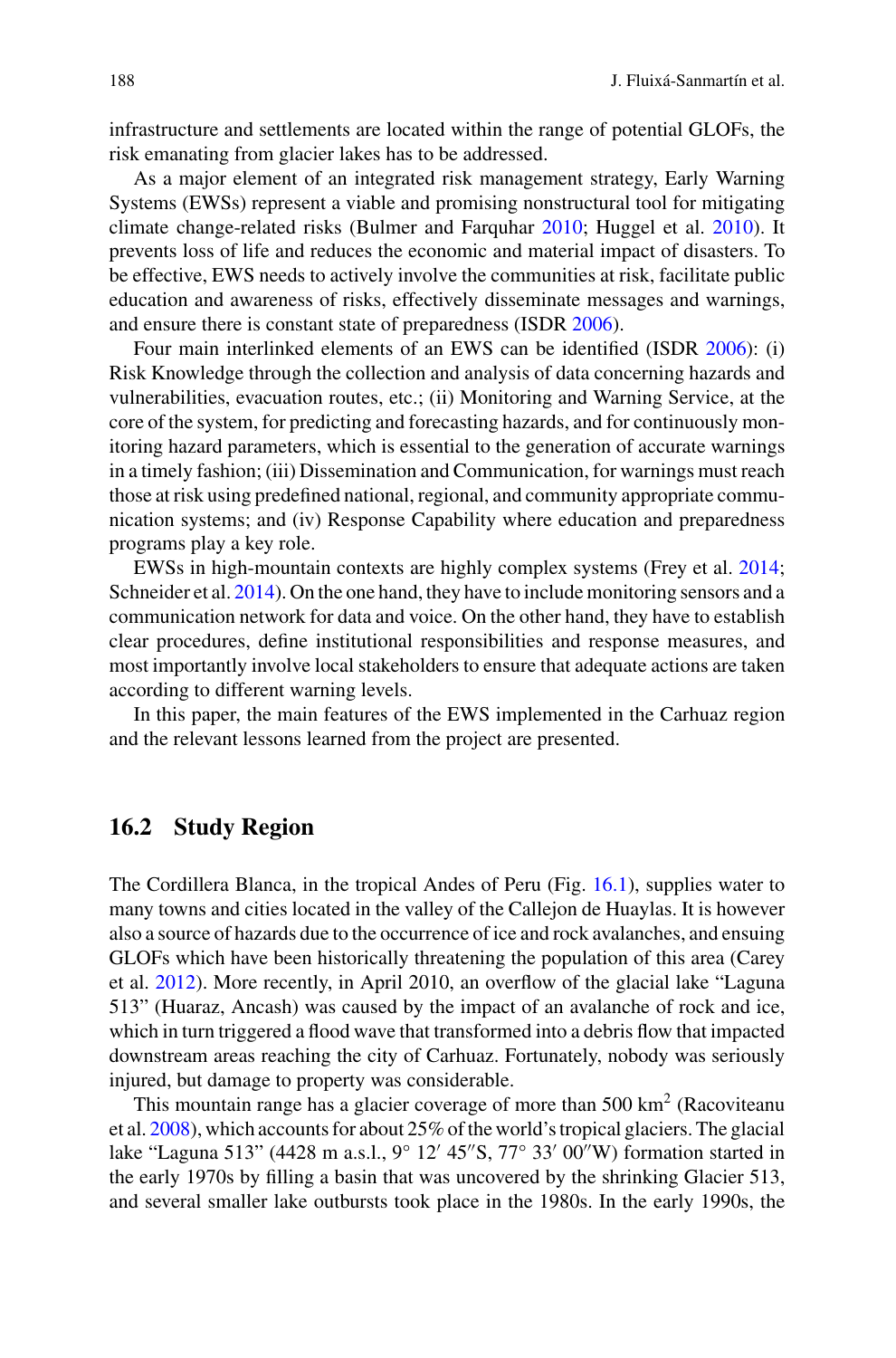

<span id="page-2-0"></span>**Fig. 16.1 a** Location of the Cordillera Blanca, Peru (Schneider et al. [2014\)](#page-12-4). Black rectangle indicates the location of b. **b** Oblique view of Mt. Hualcán, Laguna 513, and the city of Carhuaz in the foreground (GoogleEarth)

lake level was lowered artificially, and a permanent tunnel system was installed in the bedrock dam of the lake, a structural measure that reduces not only the probability of failure but also the social and economic consequences.

Laguna 513 is one of the 14 lakes declared as posing a high hazard in the Cordillera Blanca (ANA [2014\)](#page-11-2) endangering the growing population of the Callejón de Huaylas. Due to its vicinity to the settlements, combined with the frequent avalanching and the seismic activity, an integrated hazard assessment, including a detailed study of the current hazard situation and possible future scenarios as well as measures to improve local knowledge, capacities, and specific adaptation measures, was urgently required, as emphasized in different studies (Mark and Seltzer [2005;](#page-12-6) Racoviteanu et al. [2008;](#page-12-5) Vuille et al. [2008\)](#page-12-7).

From 2011 to 2015, a multidisciplinary project for sustainable reduction of climate change-related risk in high mountains was accomplished: "Glaciares 513—Adapting to climate change and reducing disaster risks due to receding Andes glaciers". Within the context of this project, an operational EWS against GLOFs was designed and implemented at Laguna 513, and the necessary emergency response protocols were developed (Muñoz et al. [2015\)](#page-12-8). CARE Peru's experience implementing community EWS, and the University of Zurich with a large experience in glacier hazard and risk research, facilitated the design of this innovative and unique system in Latin America.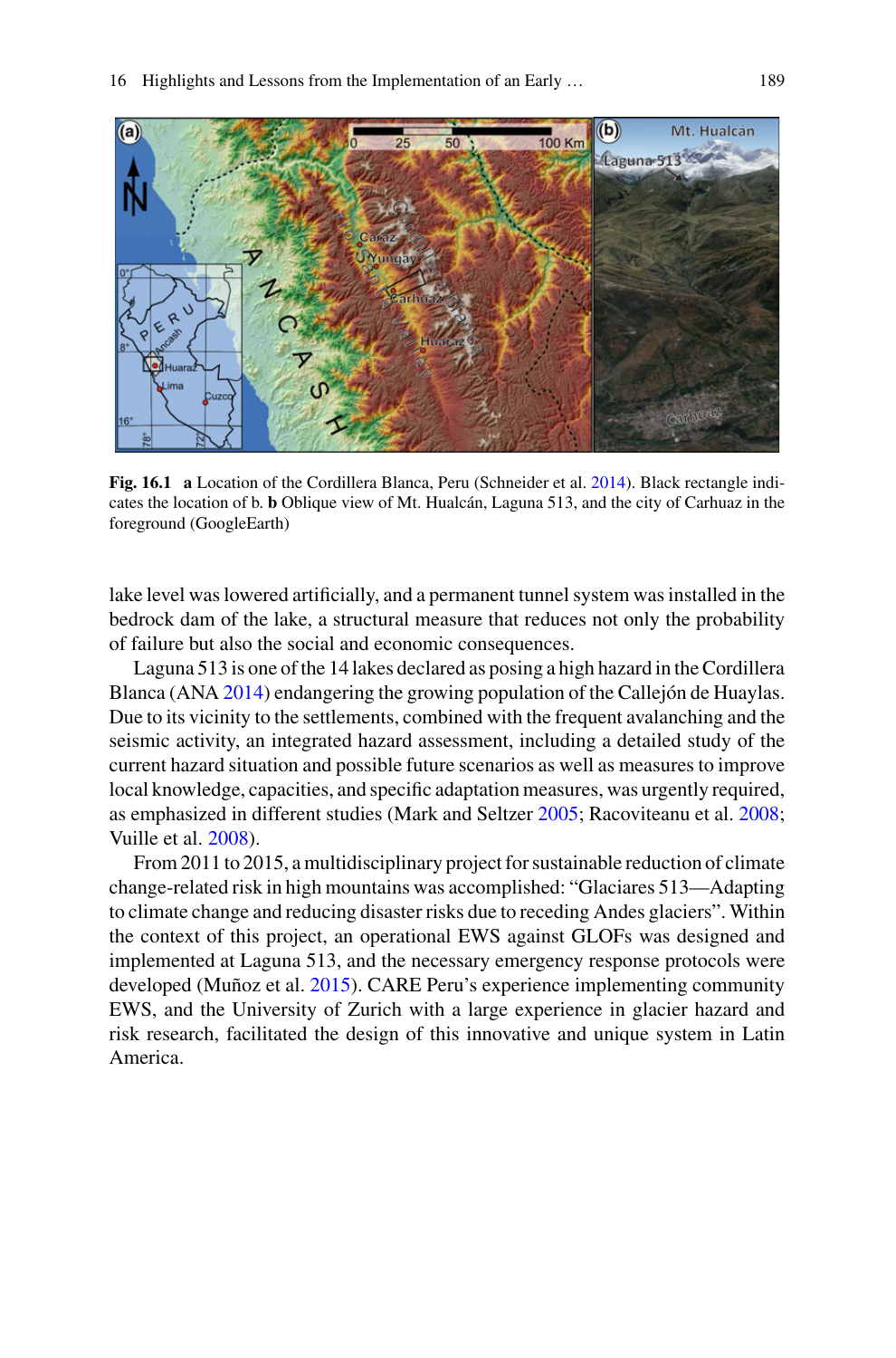

<span id="page-3-0"></span>**Fig. 16.2** Combined hazard levels from the three scenarios; *lower panel*: generalized form, corresponding to the final hazard map for GLOFs for the entire catchment (Schneider et al. [2014\)](#page-12-4)

## **16.3 Description of the EWS Implemented in Carhuaz**

## *16.3.1 Risk Knowledge (GLOF Modeling)*

In order to assess the stability conditions of the Mount Hualcán and the response of Laguna 513 facing potential avalanches, the modeling approach used by Schneider et al. [\(2014\)](#page-12-4) to reconstruct the 2010 outburst was used. This model chain represents the process as an iterative cascade of interacting physically based models. The model was used to simulate both the 2010 outburst and an ensemble of potential scenarios of different magnitudes, which finally resulted in a hazard map for GLOF hazards for the entire catchment, including the urban area of Carhuaz.

For the modeling, the process chain of the 2010 event was divided into three main parts: the rock-ice avalanche, the displacement wave in the lake, and the GLOF, which was further subdivided into the different flow types. For this purpose, two models were used: the hydrodynamic IBER model (IBER, 2010) for the spillover hydrograph definition and the displacement wave, and the RAMMS (RApid Mass MovementS) model (Christen et al. [2010\)](#page-12-9) for the avalanche and GLOF modeling. Inundated areas modeled by RAMMS correspond well with field evidences and post-event imagery.

According to the guidelines from Raetzo et al. [\(2002\)](#page-12-10), flow velocities and heights can be translated into different intensity levels. Three scenarios were defined: the dimensions of the 2010 event were taken for the small scenario  $(450,000 \text{ m}^3)$ ; the medium and large scenarios involved avalanche volumes of 1 and 3 million  $m<sup>3</sup>$ , respectively (Schneider et al. [2014\)](#page-12-4). Combining those levels of intensity with the flow heights and velocities modeled for the three scenarios, the final hazard map was obtained (Fig. [16.2\)](#page-3-0). This map was then used to define the evacuation routes that were assessed and approved by the civil defense platform.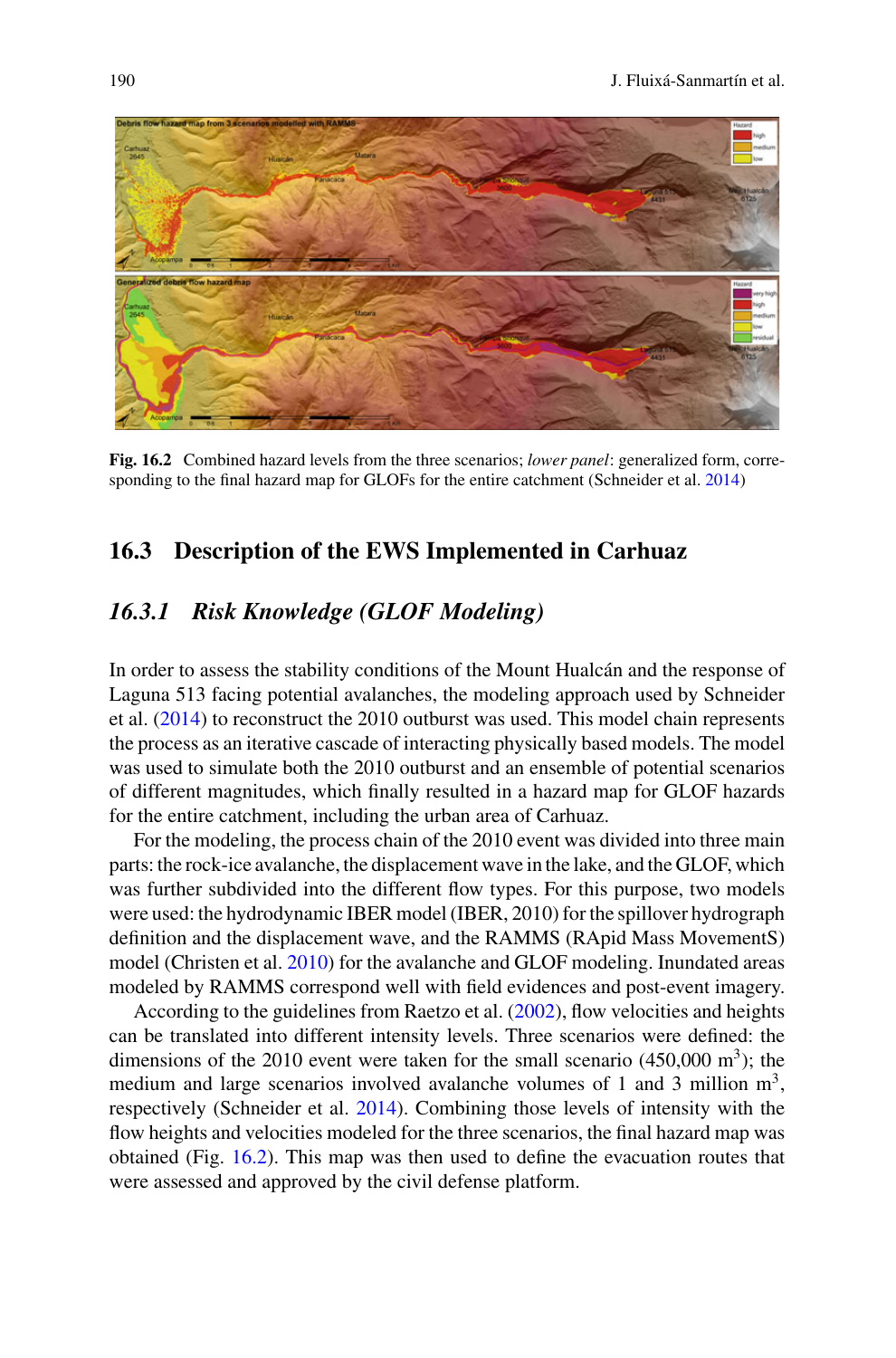

<span id="page-4-0"></span>**Fig. 16.3** The five stations of the EWS, arrows indicating the direction of the signal transfer. Background: topographic map from the Austrian Alpenverein and the GLOF hazard map (from Frey et al. [2014\)](#page-12-3)

# *16.3.2 Monitoring and Warning Service (Implementation of Stations and Sensors)*

The monitoring and warning system installed in Carhuaz comprises the following stations and sensors (Fig. [16.3\)](#page-4-0):

- A. **Glacier and lake monitoring station at Laguna 513 (4491 m a.s.l.)**: four geophones (devices that record ground movements due to avalanches on Laguna 513 and convert them into voltage) mounted in the bedrock and located close to the station, measuring continuously and sending data every 5 s; additionally, two cameras taking photos every 5 s during daylight hours: one oriented to the face of Mt. Hualcán, the other to the dam of Laguna 513. The station receives the signals from the geophones, the cameras and from the station at Pampa Shonquil, stores them in a data logger and broadcast them to the repeater station.
- B. **Hydrometeorological monitoring station at Pampa Shonquil (3600 m a.s.l.)**: it includes a pressure sensor installed in the Chucchún River for monitoring river water level, as well as a meteorological station with sensors for measuring air temperature and humidity, precipitation, wind speed, and solar radiation. It stores the information in a data logger and sends the signal to the station at Laguna 513, since there is no direct view contact with the repeater station (C).
- C. **Repeater station (3189 m a.s.l.)**: for transferring the signal from the Laguna 513 station to the data center (D). It receives the signals from the station at Laguna 513 and broadcast them to the data center in Carhuaz.
- D. **Data center, located in Carhuaz in the building of the municipality (2640 m a.s.l.)**: it receives all information collected by the monitoring stations in real time. With this information, the mayor can take the decision to evacuate the population. It consists of a receiving antenna, a screen with real-time data access, and a server for data storage.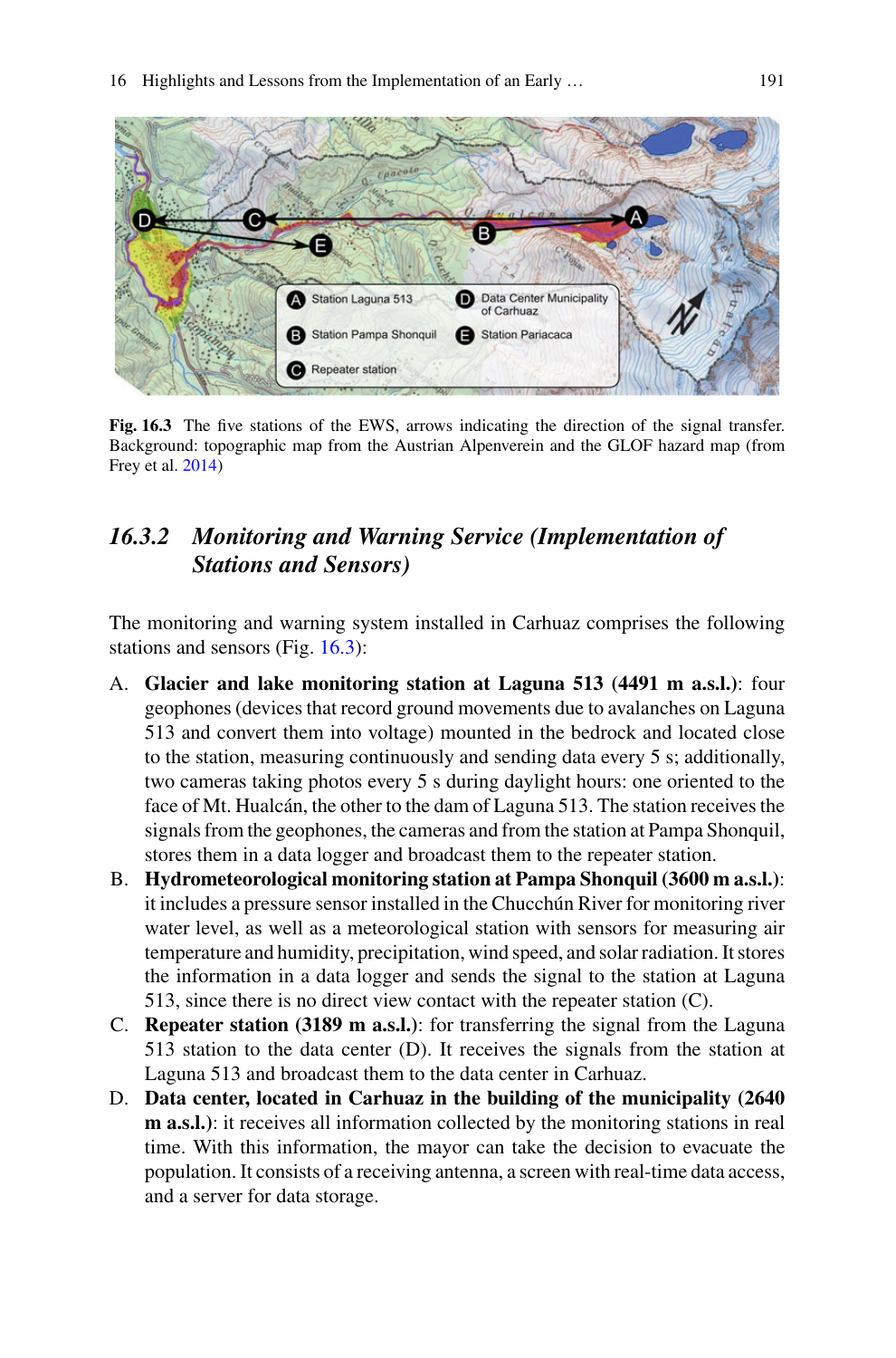E. **Warning station located in the community of Pariacaca (3053 m a.s.l.)**: this station consists of monitoring equipment that allows the community to view real-time data of the Laguna 513. This station has two sirens that are activated from the data center (D) when a GLOF is confirmed.

All stations were equipped with solar panels and batteries for energy generation and storage, and had a mast where most of the instruments are fixed, a concreted and lockable box for the electronic equipment, and a protection fence. Energy availability is a critical and limiting factor, in particular at the station at Laguna 513, because the peaks of the Cordillera Blanca experience a much higher frequency in cloud coverage that regions further away from the main peaks. For preventing data loss and interrupted access in case of blackouts, emergency power batteries were available in the building of the municipality.

While the geophones are the principle instruments to register a potential GLOF trigger, the cameras are used as a backup as well as means for viewing the current situation, and, in particular during the test phase of the system, for relating geophone measurements to the magnitude of (avalanche) events. The pressure sensor in the riverbed at the Pampa Shonquil station adds redundancy to the system on the one hand and, if calibrations measurements are taken, can be used for continuously monitoring the runoff. Next to the station at Pampa Shonquil, there is a permanently manned hut of the wardens of the freshwater intake of Carhuaz. The warden is instructed to notify the authorities in case of an event, which is an additional and essential component of redundancy to the system.

## *16.3.3 Dissemination and Communication (Data Management)*

All recorded data is stored first in the data logger at the respective station, then after data transmission (5 s intervals), on a server located in the data center and backed up on a cloud service. All the data can be assessed through a website to allow for real-time remote monitoring. In the data center itself—a dedicated office in the Municipality of Carhuaz—a screen displays the data from this web page continuously (24/7). The web page is structured in nine sub-pages: the last event for which the geophone data and several photos are shown from the moment when the geophone data exceeded the defined thresholds; the station Laguna 513 with the measurements of the geophones and small images taken by the two cameras and an indication of the charge level of the battery; the station Pampa Shonquil with the plots of the measurements of precipitation, humidity, radiation, temperature, pressure sensor, and wind speed and an indication of the charge level of the battery; the cameras showing the recent photos in higher resolution; an SMS warning module with the possibility to send out text messages manually to the registered cell phones; and the alarm activation module; a data download sub-page with the possibility to download all archived dated for a selectable time range. The sub-page of the Pampa Shonquil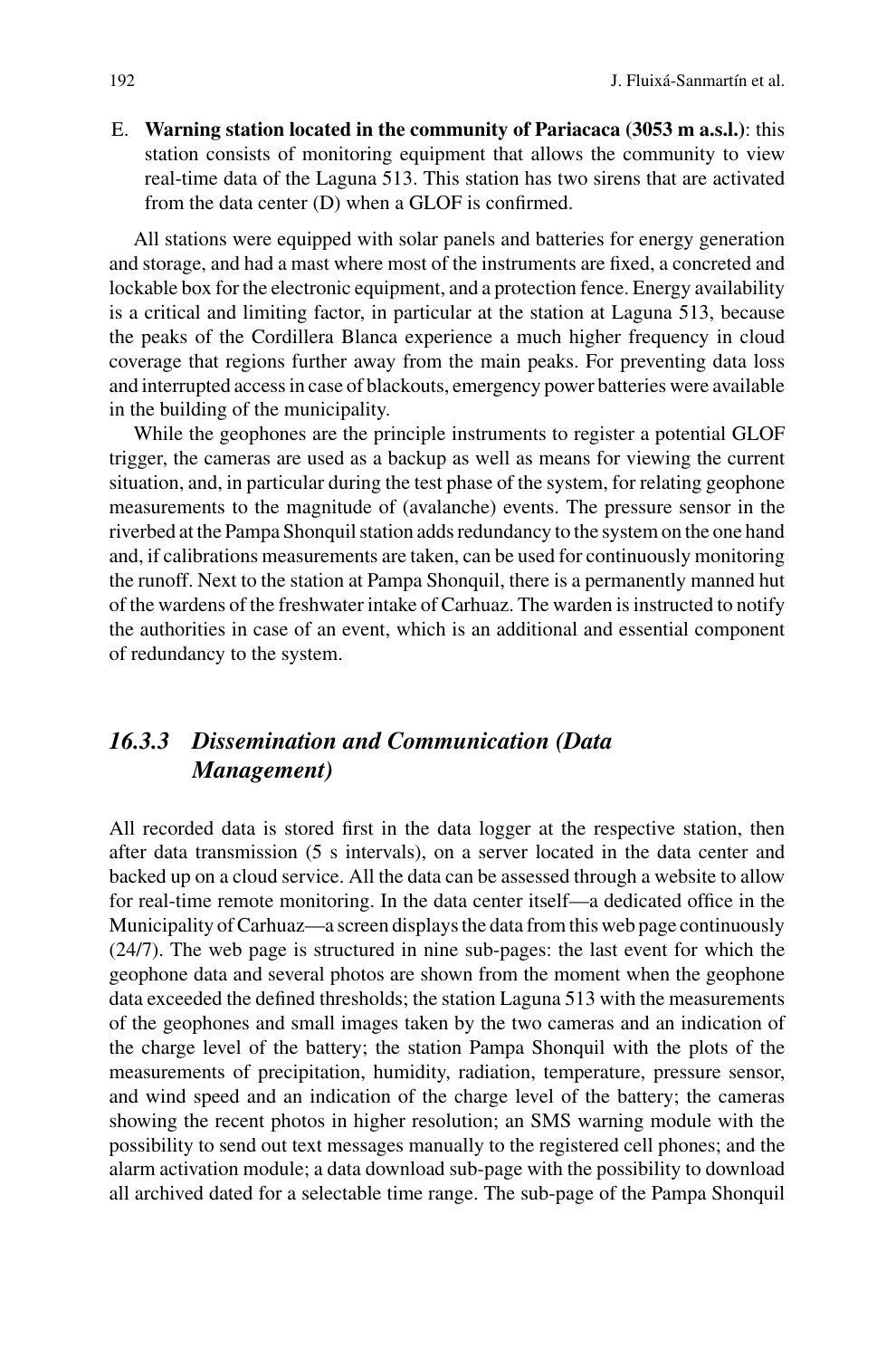station with the meteorological measurements is publically accessible, whereas the information on the other sub-pages is only available for registered persons from the involved authorities and the project team.

While the monitoring and warning system was being designed and implemented, an action plan was elaborated in collaboration with the main stakeholders (the members of the Local Emergency Operation Center (COEL), the Civil Defense Platform, selected government members, and the mayor). The plan defines all actions to be taken according to different warning levels, as well as contact details (names and phone numbers) of responsible persons and their deputies. The definition of this action plan had to take into account local, regional, and national laws, rules, and guidelines.

If the measurements of one geophone exceed a defined threshold, an SMS is sent out to all involved persons automatically, telling to immediately check the EWS data online or in the data center. Subsequent steps have then to be taken according to the predefined action plan and based on the data available (Fig. [16.4\)](#page-7-0). In this EWS, no alarm is launched automatically by the system. The thresholds of the geophones, used to activate the warning levels, are defined on the basis of a continuous data analysis which is currently being carried out jointly by different Peruvian and Swiss **Institutes** 

#### *16.3.4 Response Capability (Education and Preparedness)*

It is important that potentially affected people adequately understand the goals and procedures of the EWS and share a common interest in these efforts. It is therefore crucial to inform and train the public and the involved authorities, both technically and socially. Each actor needed a different training, according to their responsibilities and capabilities. A process of institutionalization has been carried out for local authorities (Municipality of Carhuaz, Civil Defense) in order to increase the efficiency (clear and transparent rules and simplified procedures for the implementation of risk management). It is also worth mentioning the work with the population with whom information and awareness workshops have been carried out about the real state of the danger they face. Carey et al. [\(2012\)](#page-11-1) noted that when the population does not participate in the processes of risk management, they see the results as an imposition, causing them to resist management actions even though these will help them to save their lives.

To embody and apply learned lessons, test alarms and evacuation simulations are very effective means to train both authorities involved in the EWS and civilians (Frey et al. [2014\)](#page-12-3). Such simulations can be used not only to expose the population to an evacuation under near-realistic conditions but also to test the action plan and the decision process of the responsible authorities.

Civil response to the EWS is a key aspect when assessing its effectiveness and has been tested several times since its implementation, and emergency simulations are scheduled every year for the entire country. These practices are essential for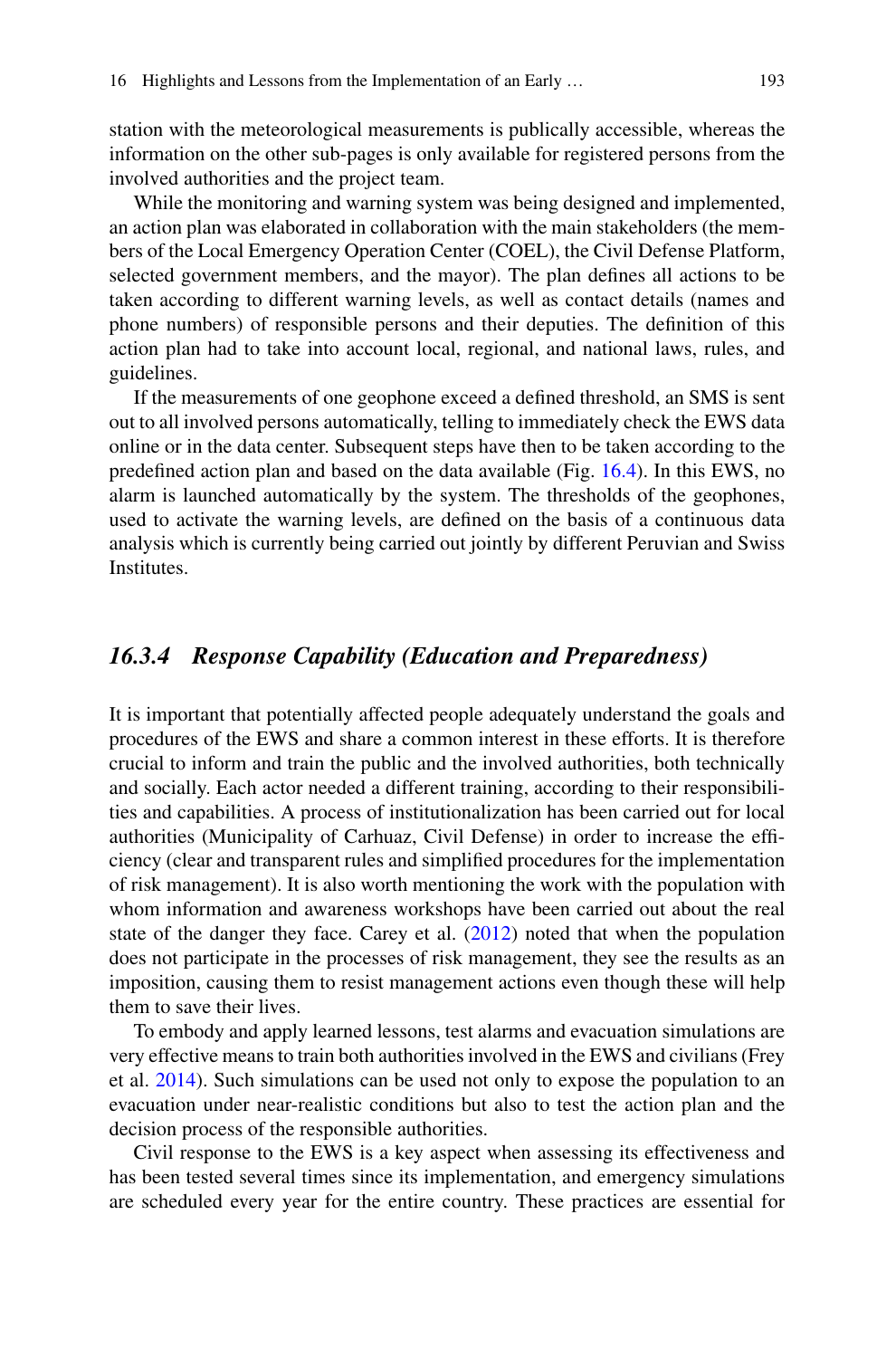

**PROCEDURE FOR MONITORING AND EARLY WARNING IN CARHUAZ**

<span id="page-7-0"></span>**Fig. 16.4** Flowchart-type action plan for the different warning levels

improving authorities' knowledge of how well communities carry out the emergency procedures as well as to validate the feasibility of the evacuation routes derived from the hazard maps.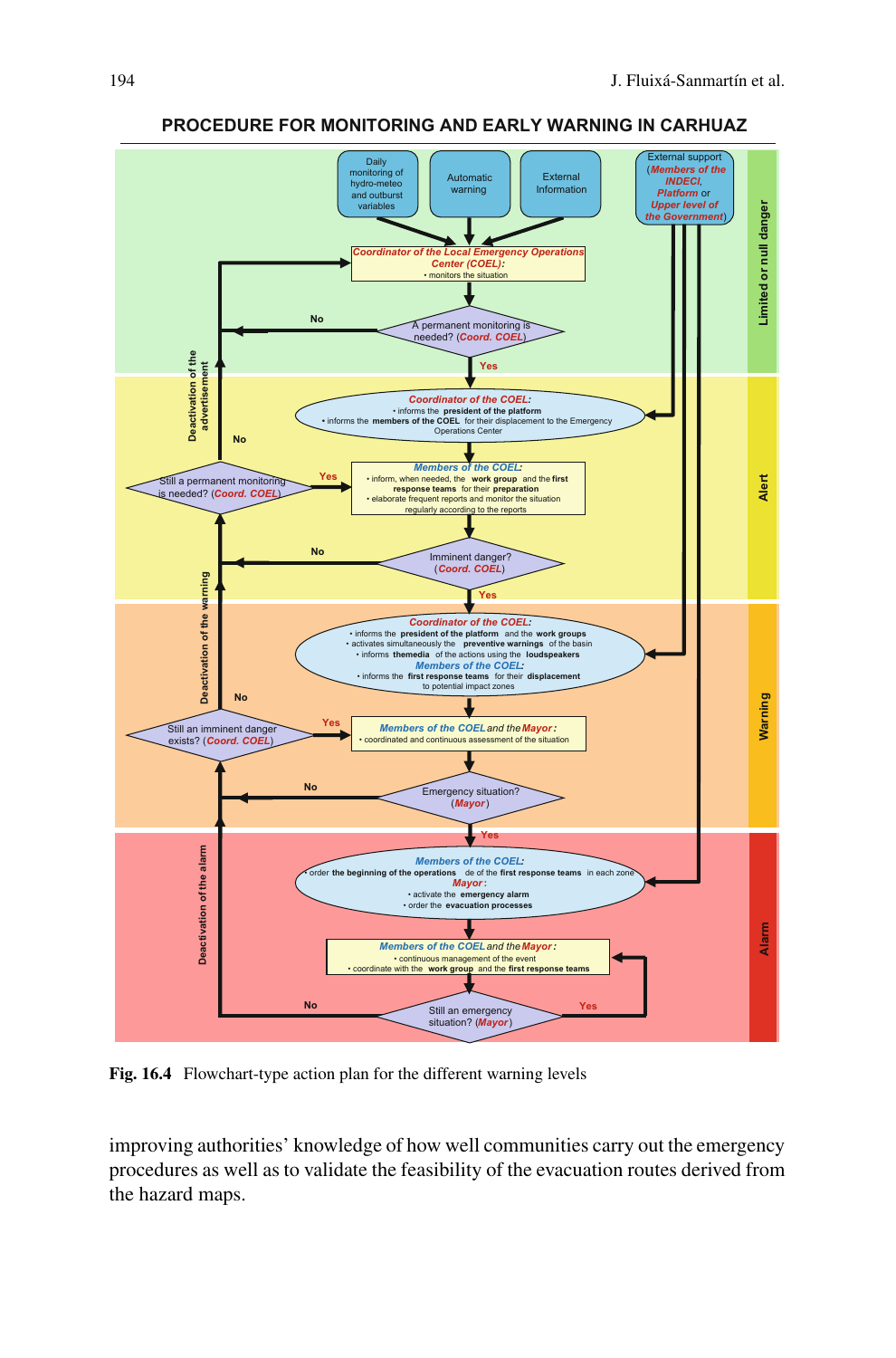## **16.4 Lessons Learned and Perspectives**

This is the first EWS of its type implemented in Peru related to risks of glacier lakes, and as such, it has been a source of important lessons (technical as well as institutional) which are important for the planning of subsequent systems.

During the progress of the project, positive aspects of the implementation of the EWS, main issues encountered as well as the working areas where supplementary efforts or new approaches are needed to accomplish the objectives were identified. Moreover, as the project "Glaciares 513" reached the end of its first phase, an external and independent evaluation of the project performance identified the strengths and weaknesses regarding the implementation and exploitation of the EWS according to the following five criteria: pertinence, efficacy, efficiency, impact, and sustainability.

The *main positive aspects* are listed below:

- 1. **An overall positive assessment of its implementation**, even more so considering that the specialized focus on adaptation and risk management related to receding glaciers could have presented limitations. The efficacy of the project has been demonstrated as it has had the support and involvement of the population and the local authorities in activities related to glacier risk reduction (through the design and implementation of the EWS).
- 2. **A good reception of the project and the EWS** in the public and private sectors, academic and practical area, at the national, regional, and local level. The workshops carried out by the leaders of the project had a positive impact on the main stakeholders involved in the GLOF's quandary in the region. Receptivity to the implementation of an EWS of the population has been crucial because without their participation, its design would not have been possible.
- 3. **A good response to test alarms and evacuation simulations** performed during the past years. Population, local authorities, and civil defense organizations assimilated the importance of established protocols and carried out them with good results, which shows that all stakeholders appreciate the utility of such a risk management tool.
- 4. **The installation of the technical part of the EWS** (sensors, stations, etc.) was executed with the support of local staff and was accomplished without major problems. Nevertheless, it is worth mentioning the lack of experience in Peru in maintenance and operation of such systems under high-mountain conditions, which had an effect on the correct operation of the proposed EWS.

Moreover, *problems encountered and improvements to be accomplished*, particularly those related to technical aspects of the EWS, are the following:

- 1. **Some communication difficulties** between the project partners and the final users of the system (i.e., the Municipality of Carhuaz). This represents an opportunity to reinforce the crosswise strategies into communications, gender, monitoring accountability, and transparency in the future.
- 2. **Key actors involvement** during the project activities. Several factors—such as not all the key actors being involved since the beginning of the project, or the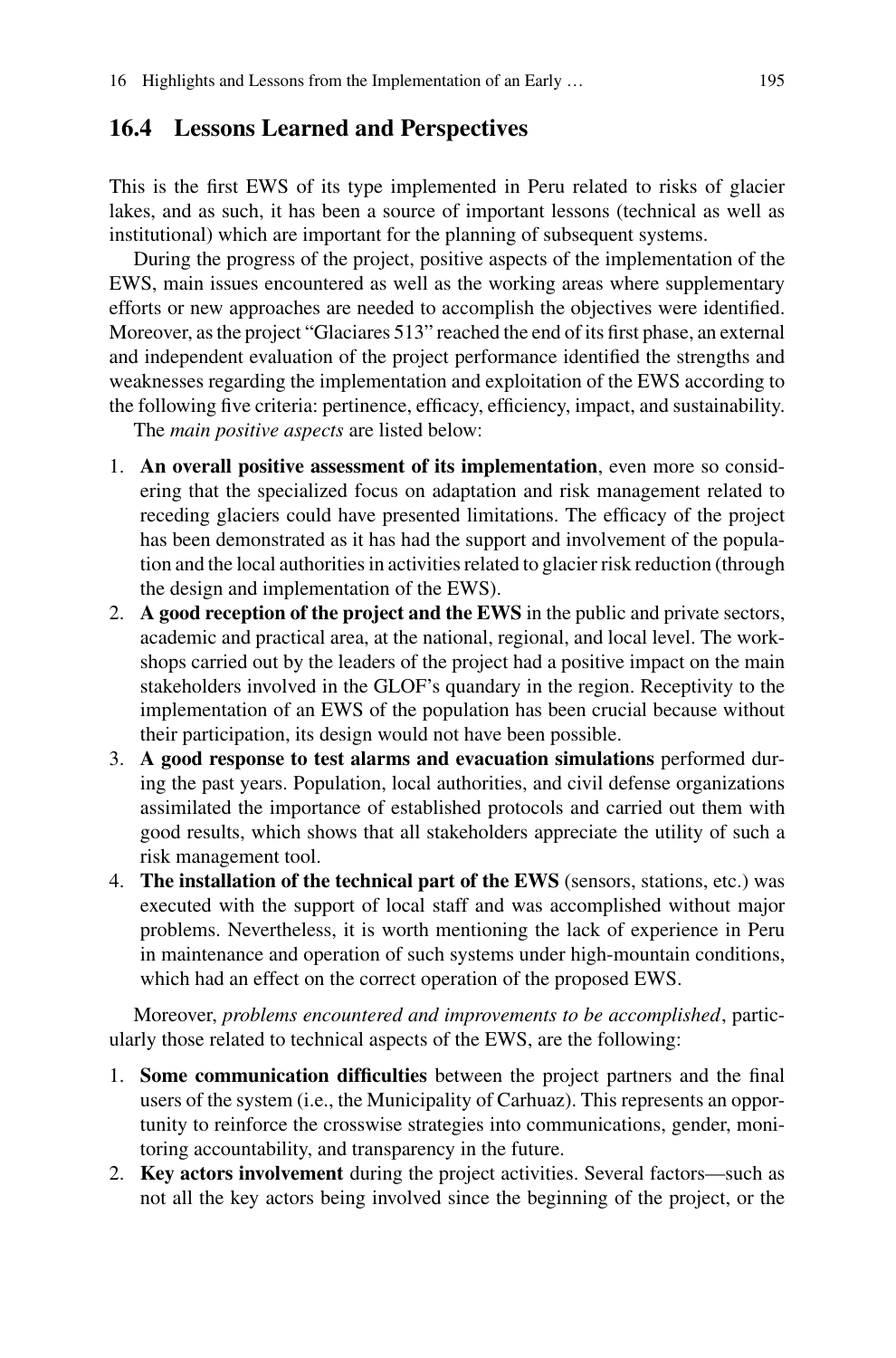political changes in the local government of Carhuaz—resulted in a lack of comprehensive assessment of the social and political situation of the areas of intervention, and contributed to the delay in the process of implementation of certain activities and challenged the sustainability of the EWS.

- 3. **Recurrent technical problems in the EWS** causing a delay in its final operation. The proper operational functioning of the different components of the implemented EWS is highly challenging in such extreme conditions in high mountains. Several persistent technical problems (bad or null signal reception between the stations, failures due to lightning impacts, energy problems, etc.) repeatedly disturbed the operation of the system. This led to unexpected expenses, change of sensors and their disposition, and a lack of data for defining warning thresholds for the geophones signals. A proper diagnosis of the problems and an integral correction of the system scheme were then needed.
- 4. **The alarm module of the system (sirens and their corresponding infrastructure, permanent surveillance in the municipality, etc.) was not yet implemented**. This task was in the responsibility of the Municipality of Carhuaz. It is planned to install one or two long-range sirens to cover the entire area of the city of Carhuaz. In addition, the system has the possibility to send out predefined text messages to district leaders in parallel to the acoustic alarm. The populated places further up in the catchment are not included in the acoustic alarm concept at the current stage. However, they could be included in the described SMS service, given the coverage of the signal.
- 5. **Geophones' thresholds for the activation of the different warning levels were not yet defined**. At the end of the first phase of the project, the system was not yet fully operational (even if it has been tested on several occasions) because the thresholds for the geophone measurements described above that indicates when a warning level is activated were not established yet. In this test phase, three different thresholds were to be defined to make sure that smaller events got registered as well (lowermost threshold) and to have a direct indication of the size of the event, depending on only one, two, or even all three thresholds are overshot. For this, historical records of the geophones had to be taken into account, and data analysis had to be applied to them as well.
- 6. **Further involvement of other technical fields such as electronic engineering is required**. The multiple technical problems identified in the EWS, most of them caused by unexpected power source issues and deficiencies on the sensors and transmission devices, could have been solved or even avoided if an initial well-designed scheme had been elaborated which relates back to missing local experience. This could also lead to a more participative role of universities and/or research platforms on the conception and design of this (or other) EWS, benefiting both the technical aspects of the project and potential research initiatives.
- 7. **Toward a multipurpose project**. When assessing the scope of the EWS in the context of the "Glaciares 513" project, a broader perspective of adaptation to effects of climate change results in an integration of risk reduction and water resource management in the light of dwindling water resources from shrinking glaciers. Multipurpose projects have the objective to integrate both perspectives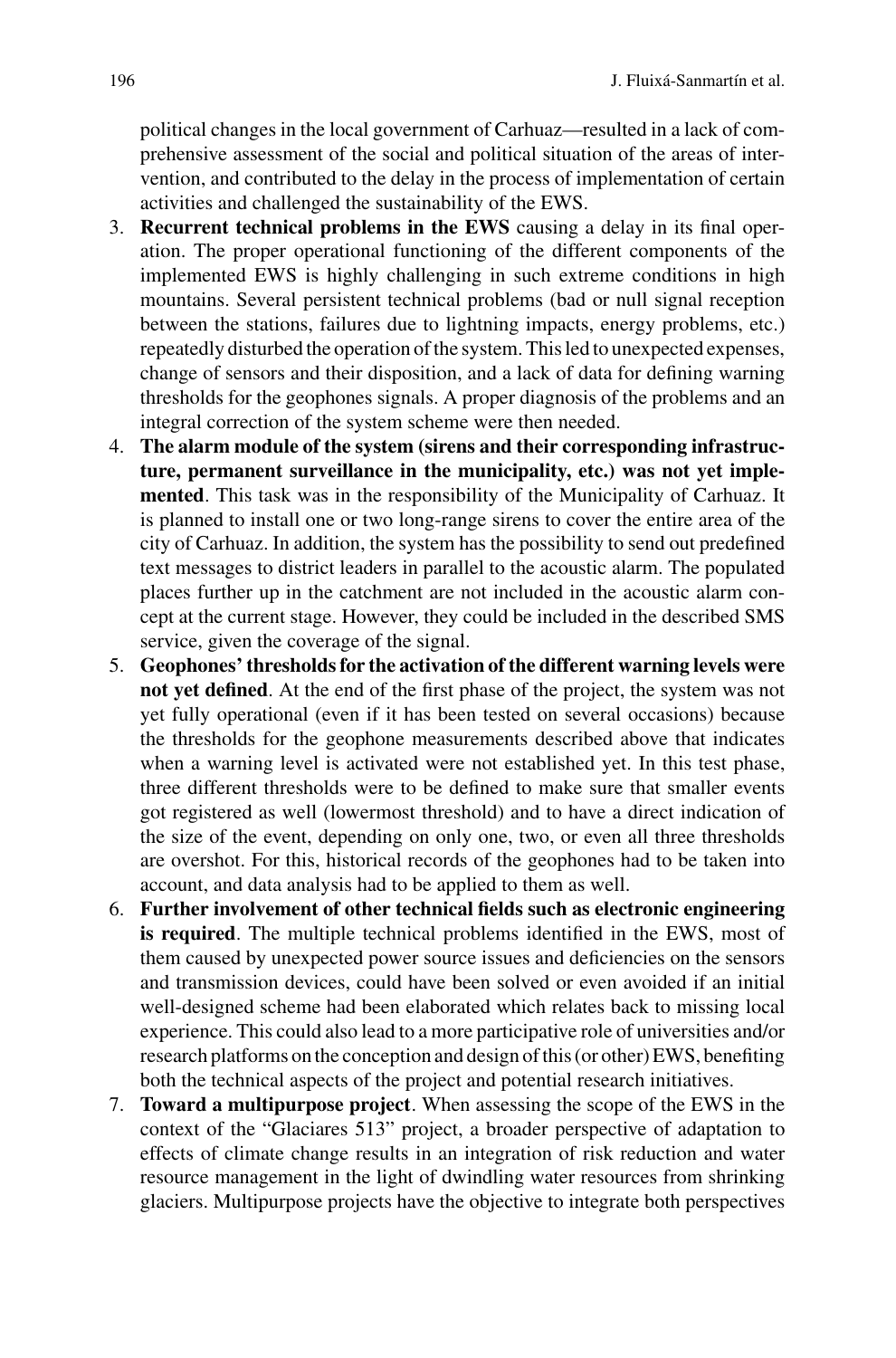and thus generate multiple benefits. For the "Glaciares 513" project, a set of complementary measures were considered and evaluated with different government institutions: the construction of an additional tunnel system through the bedrock dam 30 m lower than the existing ones, with the possibility to control the discharge and further reduce GLOF risk and create reservoir capacity to release water during the dry season; a monitoring of slope stability in the surrounding of the lake with spaceborne radar interferometry (InSAR); or further climate change adaptation measures supported by local communities.

The identification of strengths and deficiencies is of importance since this pilot experience is used as a major reference for similar EWS at the national scale in Peru. A second phase of the project, called "Glaciares + . Risk Management and the Productive Use of Water from Glaciers", started in November 2015 aiming at completing and providing continuity to the incomplete processes from first phase (especially the implementation of adaptation measures to the EWS) while support to further EWS in other catchments will be provided. In order to overcome the difficulties encountered during the "Glaciares 513" project, this second phase is conceived to strengthen public management related to the issue of GLOFs, stress the legal framework as well as the planning, implementation, and monitoring of this kind of project.

The appropriate identification of technical, social, or institutional aspects to be improved is going to entitle the main leaders in the design of more robust, efficient, and resilient projects related to glacier's risk management.

## **16.5 Conclusions**

In the context of the project "Glaciares 513", an early warning system was designed and implemented at Laguna 513 of the Cordillera Blanca (Ancash, Peru). The main objective was to provide the potentially affected communities with an integrated tool to reduce GLOF-related risks, most importantly to avoid any loss of live. The presented EWS is a nonstructural measure, lowering the risk by reducing the damage potential through evacuation of the population in case of an outburst. It was elaborated according to international and national standards, and consisted in the four standard components of an EWS: (i) Risk Knowledge through the modeling of GLOF events and the elaboration of hazard maps, following international standards (cf. Schneider et al. [2014\)](#page-12-4); (ii) Monitoring and Warning Service, with the physical components of the system, that is the ensemble of sensors, stations, and broadcasters that detect and transmit hazard parameters to generate warnings in a timely fashion; (iii) Dissemination and Communication, through the establishment of an action plan and protocols for the management of the information generated during the detection of potentially hazardous events; (iv) Response Capability of affected population, carried out through educational programs and the performance of evacuation simulations.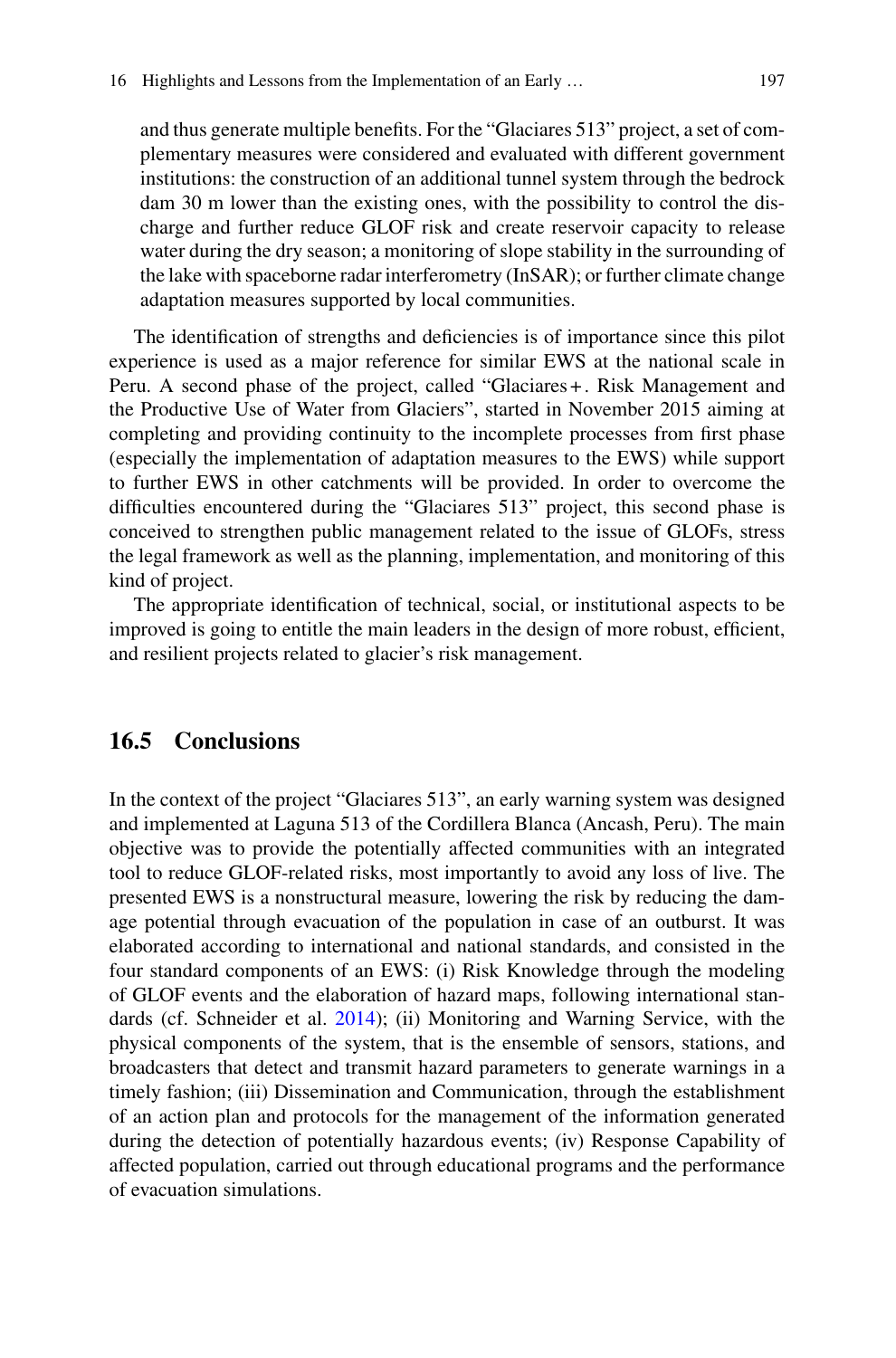In general, the EWS had a positive impact on affected communities and a good reception by local authorities as well as social services and civil defense; the assimilation of the system by the main stakeholders was satisfying.

However, this pioneer system faces some challenges, especially when it comes to the proper functioning of electronic components (such as sensors, signal broadcasters, and batteries). The lack of continuous base data makes the definition of the geophone's warning alert thresholds yet difficult. More implication of other technical fields such as electronics is required to overcome these issues. Moreover, the involvement of key actors and the communication with them must be redefined.

By identifying these problems and weaknesses, a second phase was outlined, in which a multipurpose approach would enlarge the scope of the project and optimize the outputs. The goal of this second phase of the project ("Glaciares+, Risk Management and the Productive Use of Water from Glaciers") is to complete and provide continuity to the various unfinished processes from first phase, especially the implementation of adaptation measures to the EWS. As the main outcome of this phase, the system needs to achieve full sustainability to guarantee that the processes and activities necessary for monitoring and reducing glacier-related risks are maintained over time, generating constant and permanent results.

**NOTE** This article was written in May 2016; at this time, the EWS was intact and fully functional. In November 2016, a group of people accessed the monitoring station at Laguna 513 and destroyed its main components (Fraser [2017\)](#page-12-11), rendering it completely useless. However, the authors consider that the lessons learned until then are still valid and of interest for the design, implementation, and improvement of such systems.

**Acknowledgements** The studies and works presented in this paper have been conducted under and with support of the "Proyecto Glaciares", funded by the Swiss Agency for Development and Cooperation (SDC), executed by CARE Peru, the University of Zurich, CREALP, Meteodat, Swiss Federal Institute of Technology Lausanne (EPFL), and local partners such as the Unidad de Glaciología y Recursos Hídricos, Autoridad Nacional de Agua (UGRH, ANA), and others such as the Ministerio de Ambiente, Peru (MINAM) and the National Park Service (SERNANP). We acknowledge the collaboration of several further colleagues of these institutions.

#### **References**

- <span id="page-11-2"></span><span id="page-11-0"></span>ANA (Autoridad Nacional del Agua), Inventario Nacional de Glaciares y Lagunas (Huaraz, 2014) Bulmer, M. H., & Farquhar, T. (2010). Design and installation of a Prototype Geohazard Monitoring System near Machu Picchu, Peru. *Natural Hazards and Earth System Sciences, 10,* 2031–2038. [https://doi.org/10.5194/nhess-10-2031-2010.](https://doi.org/10.5194/nhess-10-2031-2010)
- <span id="page-11-1"></span>Carey, M., Huggel, C., Bury, J., Portocarrero, C., & Haeberli, W. (2012). An integrated socioenvironmental framework for climate change adaptation and glacier hazard management: Lessons [from Lake 513, Cordillera Blanca.](https://doi.org/10.1007/s10584-011-0249-8) *Peru. Climatic Change, 112*(3–4), 733–767. https://doi.org/ 10.1007/s10584-011-0249-8.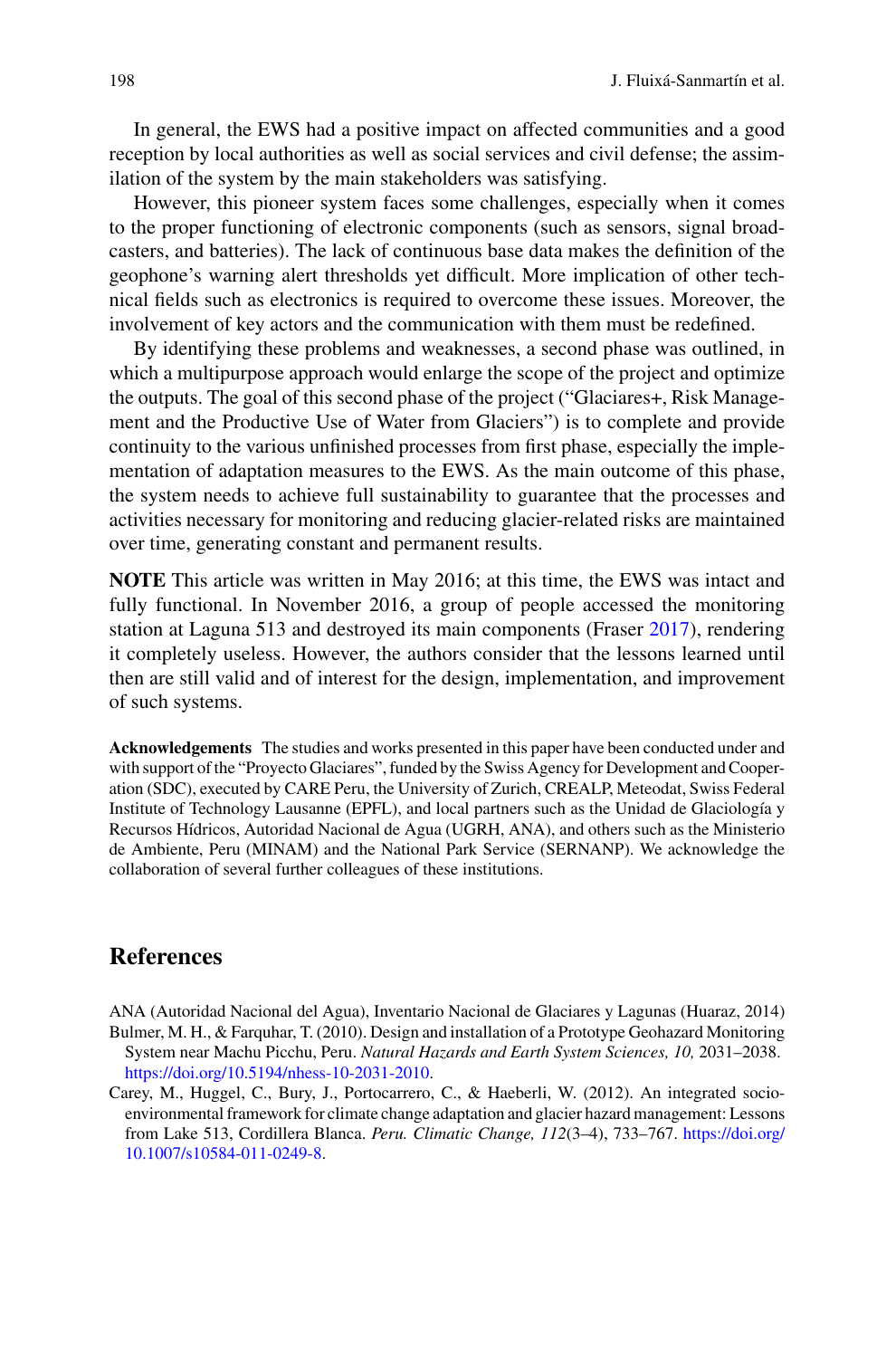- <span id="page-12-9"></span>Christen, M., Kowalski, J., & Bartelt, P. (2010). RAMMS: Numerical simulation of dense snow avalanches in three-dimensional terrain. *Cold Regions Science and Technology, 63*(1–2), 1–14. [https://doi.org/10.1016/j.coldregions.2010.04.005.](https://doi.org/10.1016/j.coldregions.2010.04.005)
- <span id="page-12-11"></span>Fraser, B. (2017). *Learning from a flood-alarm system's fate*. GlacierHub. http://glacierhub.org/ [2017/05/31/learning-from-a-flood-alarm-systems-fate. Accessed October 24, 2017.](http://glacierhub.org/2017/05/31/learning-from-a-flood-alarm-systems-fate)
- <span id="page-12-3"></span>Frey, H., García-Hernández, J., Huggel, C, Schneider, D., Rohrer, M., Gonzales Alfaro, C., Muñoz Asmat, R., Price Rios, K., Meza Román, L., Cochachin Rapre, A., & Masias Chacon, P. (2014). An early warning system for Lake Outburst floods of the Laguna 513, Cordillera Blanca, Peru. In *Paper presented at the Analysis and Management of Changing Risks for Natural Hazards International conference*, Padua, Italy, November 18–19, 2014.
- <span id="page-12-1"></span>Huggel, C., Khabarov, N., Obersteiner, M., & Ramírez, J. M. (2010). Implementation and integrated numerical modeling of a landslide early warning system: A pilot study in Colombia. *Natural Hazards, 52,* 501–518. [https://doi.org/10.1007/s11069-009-9393-0.](https://doi.org/10.1007/s11069-009-9393-0)
- IBER. (2010). Two-dimensional modeling of free surface shallow water flow, Hydraulic reference manual, IBER v1.0.
- <span id="page-12-2"></span>ISDR (UN International Strategy for Disaster Risk Reduction), Developing early warning systems: a checklist. In *Paper presented at the 3rd International Conference on Early Warning*, Bonn, Germany, March 27–29, 2006
- <span id="page-12-0"></span>Kääb A., Reynolds J. M., & Haeberli W. (2005). Glacier and Permafrost Hazards in High Mountains. In Huber U. M., Bugmann H. K. M., & Reasoner M. A. (Eds.), *Global change and mountain regions. Advances in global change research* (Vol. 23, pp. 225–234). Dordrecht: Springer.
- <span id="page-12-6"></span>Mark, B., & Seltzer, G. (2005). Evaluation of recent glacier recession in the Cordillera Blanca, Peru (AD 1962–1999): Spatial distribution of mass loss and climatic forcing. *Quaternary Science Reviews, 24,* 2265–2280. [https://doi.org/10.1016/j.quascirev.2005.01.003.](https://doi.org/10.1016/j.quascirev.2005.01.003)
- <span id="page-12-8"></span>Muñoz, R., Gonzáles, C., Price, K., Frey, H., Huggel, C., Cochachin, A., García, J., & Mesa, L. (2015). Managing glacier related risks in the Chucchún Catchment, Cordillera Blanca, Peru. Abstract presented at the EGU General Assembly 2015, Geophysical Research Abstracts, Vol. 17, EGU2015-13131. Vienna, Austria, 12–17 April.
- <span id="page-12-5"></span>Racoviteanu, A., Arnaud, Y., Williams, M., & Ordoñez, J. (2008). Decadal changes in glacier parameters in the Cordillera Blanca, Peru, derived from remote sensing. *Journal of Glaciology, 54*(186), 499–509. [https://doi.org/10.3189/002214308785836922.](https://doi.org/10.3189/002214308785836922)
- <span id="page-12-10"></span>Raetzo, H., Lateltin, O., Bollinger, D., & Tripet, J. (2002). Hazard assessment in Switzerland—- Codes of Practice for mass movements. Bulletin of Engineering Geology and the Environment, pp. 263–268. [https://doi.org/10.1007/s10064-002-0163-4.](https://doi.org/10.1007/s10064-002-0163-4)
- <span id="page-12-4"></span>Schneider, D., Huggel, C., Cochachin, A., Guillén, S., & García, J. (2014). Mapping hazards from glacier lake outburst floods based on modeling of process cascades at Lake 513, Carhuaz, Peru. *Advances in Geosciences, 35,* 145–155. [https://doi.org/10.5194/adgeo-35-145-2014.](https://doi.org/10.5194/adgeo-35-145-2014)
- <span id="page-12-7"></span>Vuille, M., Francou, B., Wagnon, P., Juen, I., Kaser, G., Mark, B., et al. (2008). Climate change [and tropical Andean glaciers: past, present and future.](https://doi.org/10.1016/j.earscirev.2008.04.002) *Earth-Science Reviews, 89,* 79–96. https: //doi.org/10.1016/j.earscirev.2008.04.002.